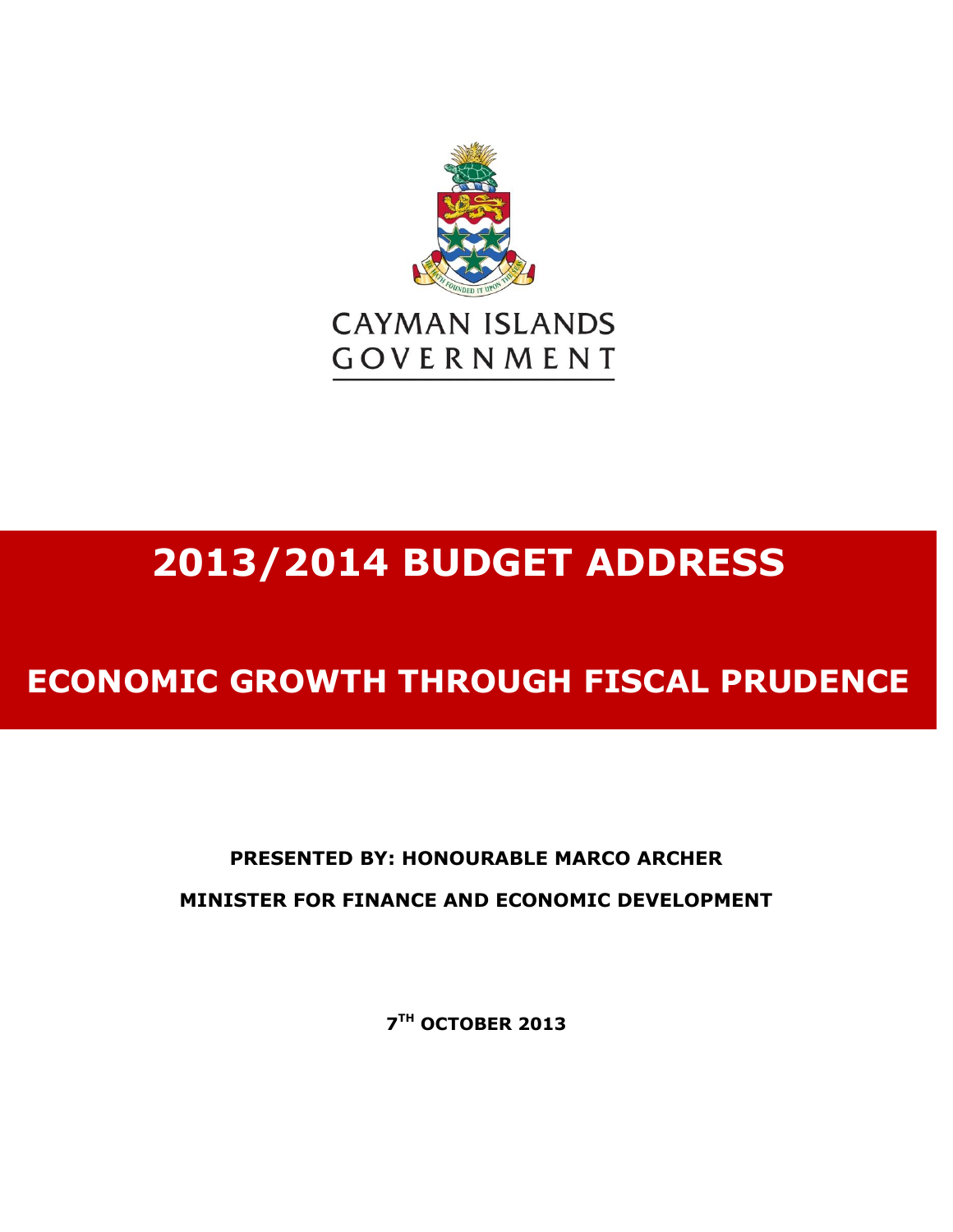Madam Speaker, it is with considerable optimism that I present the first Budget of the newly elected Government, and my first as Minister of Finance and Economic Development. Although these are trying times, I am optimistic for the people of the Cayman Islands. A people who have experienced the impact of a weak economy for far too long; a people who have suffered with unemployment, rising cost of living, and rising crime; a people who almost lost confidence in the very institution of government and its purpose.

But, we are not a people who succumb to circumstance; we are resilient, we persevere, and always strive to rise above our challenges. And, Madam Speaker, our ability to transform the challenges of today, into opportunities for tomorrow, will be largely dependent on a fiscally prudent government.

This budget and the amounts set out in the Appropriation (July 2013 to June 2014) Bill, 2013 allocates resources to meet these challenges; and is aimed at getting the economic fundamentals right, with accountability, transparency, and prudence being the new modus operandi throughout all of government.

As we seek to grow our country's economy, we acknowledge the constraints in our expenditure plans, while wholeheartedly embracing the need to be fiscally prudent. As such, I have entitled my Budget Address, **"Economic Growth through Fiscal Prudence."**

It is important to understand the context of my theme. A government's fiscal policy during difficult times is considered prudent when it is geared toward enhancing revenue mainly through economic growth, while targeting reductions in expenditures to lower the overall fiscal deficit, reign in public debt, and avoid increasing interest payments.

The public sector, therefore, should not accumulate debt at a faster rate than the growth of the domestic economy. Prudent fiscal management also involves generating operating surpluses to support capital expenditures, and accumulating cash reserves to lessen the effects of an economic slowdown. Madam Speaker, it is upon this foundation of fiscal prudence that this Budget is built.

If we learn anything from history, perhaps we should heed the famous Roman statesman, Marcus Cicero, whose timely wisdom came 55 years before the birth of Christ. I quote:

#### *"The budget should be balanced, the treasury should be refilled, public debt should be reduced, the arrogance of officialdom should be tempered and controlled, and the assistance to foreign lands should be curtailed lest Rome become bankrupt. People must again learn to work, instead of living on public assistance."*

Cicero's words ring true today as it did in his time. His influence eventually led Rome towards a balanced budget, reduced public debt and lowered unemployment. Rome then went on to have almost 400 years of prosperity. The lesson I am trying to convey is that our hard times will end and we should strive for an end that is sooner, rather than later.

Madam Speaker, the fiscal policy of the Cayman Islands Government over the medium-term adheres to the definition of fiscal prudence. Revenues and expenditures are planned in such a manner that instead of increasing public sector debt, such debt will be declining. Our fiscal policy targets a modest revenue increase that is non-inflationary, and at a rate that is below projected economic growth, so as not to stifle our fragile economic recovery. This will be accompanied by a decline in total government spending without compromising necessary social investments.

Consequently, total debt of the Cayman Islands Government as a percentage of GDP is forecast to decline from 25.6 % in Fiscal Year 2012/13 to 23.2 % in the current fiscal year, and further to 17.1 % by the end of Fiscal Year 2016/17.

Some may be questioning whether fiscal prudence can indeed lead to economic growth. Normally one associates fiscal prudence with contractionary policy measures. However, this is not always the case. Fiscal prudence can lead to economic growth by reducing the private sector's tax burden, leaving businesses with important capital to expand their operations and create additional jobs.

Madam Speaker, fiscal prudence contributes to macroeconomic stability, primarily in three ways: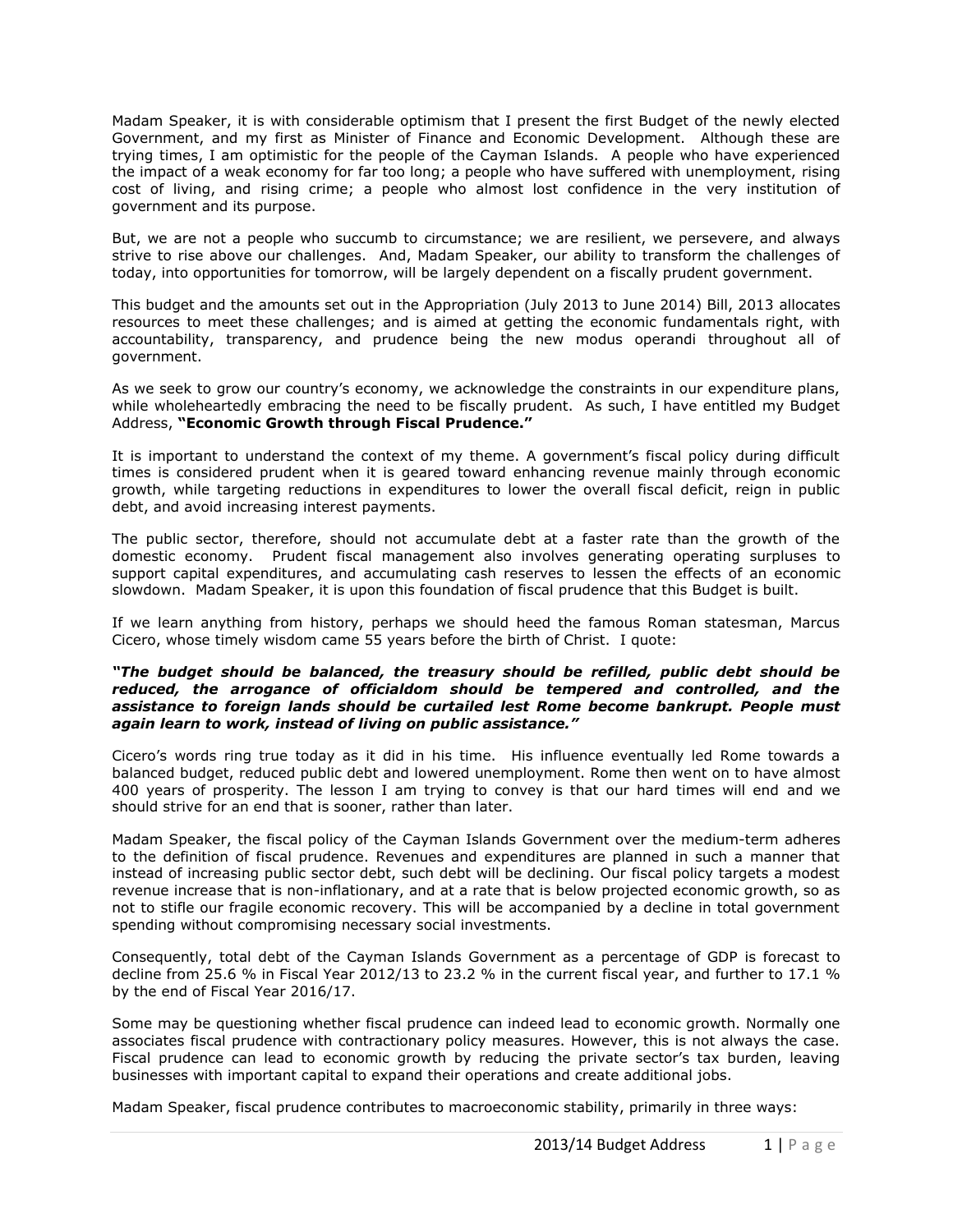**First**, by stemming the growth of government expenditure, a prudent fiscal policy can minimize excessive demand in the economy and reduce inflationary pressures. In this way, households and private businesses alike can benefit from the low inflation, encouraging consumption and investments and ultimately, employment growth;

**Second**, the government's debt-reduction plan over the medium-term is helpful to local investors that depend on the global financial market. It is a general principle that the private sector's cost of borrowing from global financial markets will be lower, once the credit rating of the government of the jurisdiction they are operating in is high. Our debt-reduction plan ensures that the currently high credit rating that the Cayman Islands Government enjoys (Aa3) will remain. This is particularly crucial in these times of turbulent global financial markets which tend to increase the cost of borrowing due to higher risk premiums; and

**Finally**, Madam Speaker, fiscal prudence can also lead to long-term economic growth provided social investments are prioritized in the spending program. It is generally accepted that long-term economic growth depends heavily on investments in the education sector and other necessary capital investments to maximize the productivity of the work force. Therefore, a larger share of these items in the government's budget, notwithstanding the budget's overall reduction in the medium-term, will ensure a positive impact of our fiscal policy on long-term economic growth.

Though we are facing a number of sizeable challenges, this administration will not only reign in spending, but we will also become more rational in the way we approach public spending. Our current fiscal position implores us to make tough but thoughtful decisions. We must live within our means, and question every dollar the Government spends whether that is within a core government department or in one of our Statutory Authorities or Government Companies.

In the Progressives 2013 Manifesto, Members of the People's Progressive Movement laid out a vision of a prosperous future for our Islands in recognition of the great potential we hold. Today, along with the independent MLA's, our government remains committed to that vision. This Budget is the declaration of our intent to begin fulfilling the promises we made to the nation by putting us on a path to fiscal sustainability.

Together, we must carefully assess our strengths and weaknesses, and focus on the strategies that will help us achieve our goals. These strategies must include:

- 1. **Restoring trust and confidence** in the government, by working more efficiently, promoting transparency, and reducing the overall cost of operating government. In particular, emphasis will be placed on building partnerships within core government and with the Statutory Authorities and Government Owned Companies, so that each unit is not working in isolation; making key investments in our people and our future, by continuing to provide the best opportunities for education locally and overseas, including appropriate training and vocational initiatives;
- 2. **Upholding fundamental human rights**, as it relates to reducing crime and ensuring a fair and efficient judicial system for all; and
- 3. **Encouraging and supporting appropriate investment** which will put us on a path to economic stability.

Madam Speaker, given our present fiscal position, certain levels of services and initiatives have had to be decreased or delayed in order to fulfil our long/short-term commitments. And although we have rejected general across the board cuts that threaten our priorities in education, employment, and the provision of basic social services for the neediest persons in our society, nonetheless, we pride ourselves in **practicing practical prudency**, and we have ensured that the 2013/14 Budget allocates the necessary resources to keep pace with the growing demands for healthcare, education and social services, while protecting our borders and exploring opportunities for business prosperity.

We also recognize that we cannot do this alone and will work together - our Cabinet and the other members of this honourable house - to make the necessary decisions and implement the systems and processes to make our plan work.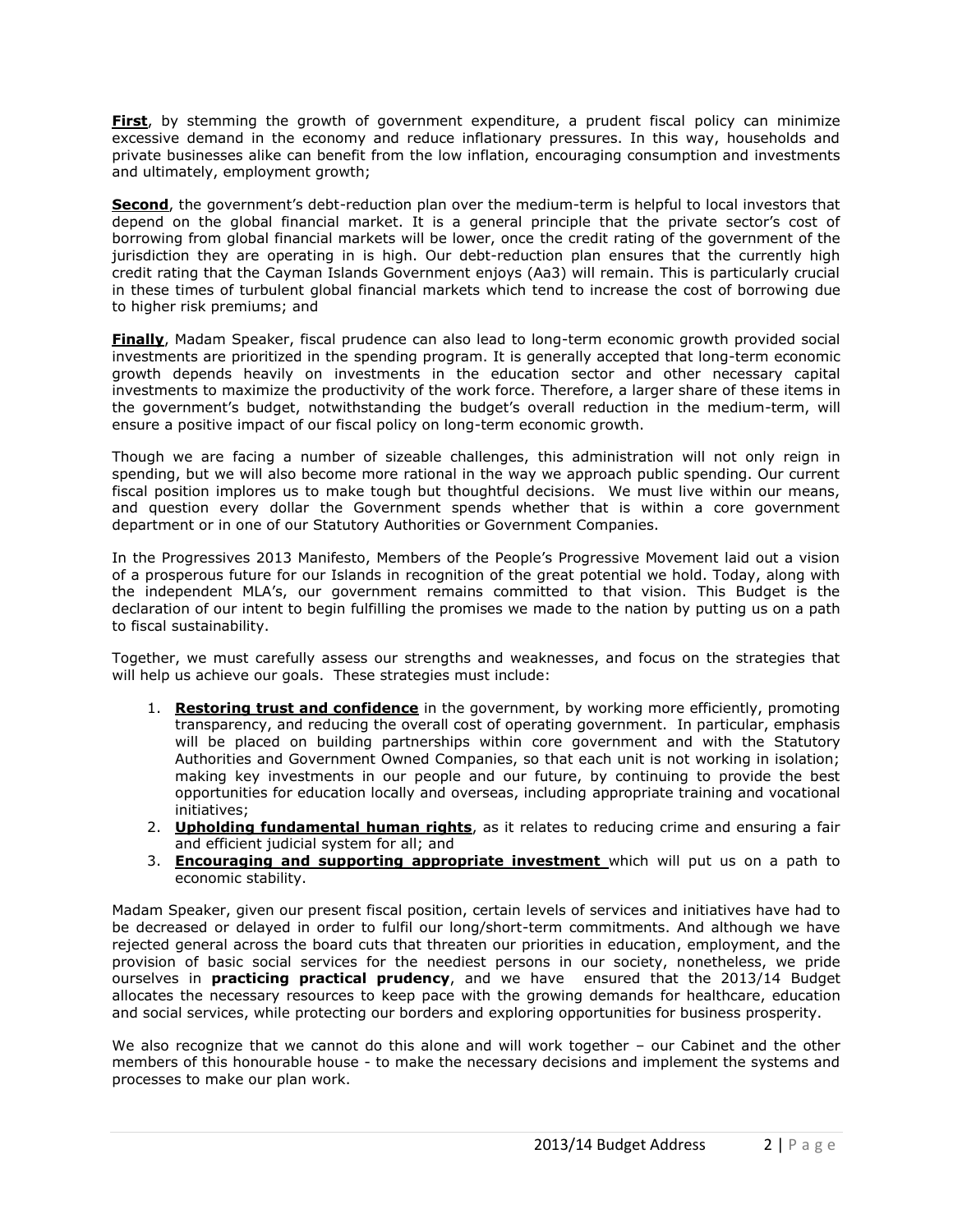#### **2012/2013 FISCAL POSITION**

Madam Speaker, I would now like to review with you the Government's unaudited fiscal performance for the previous fiscal year which ended on 30 June 2013.

The Entire Public Sector recorded a net Operating Surplus of \$63.3 million. The Government's Net Assets were \$1.3 billion. The Cash Balance was \$117.06 million and core government debt stood at \$575.9 million.

These results formed the basis from which the analysis and work necessary for the preparation of the 2013/14 Budget would begin.

#### **2013 - 2017 MEDIUM TERM FISCAL STRATEGY**

Madam Speaker, earlier I demonstrated in very straightforward terms, how fiscal prudence leads to economic growth.

I will now demonstrate how the Government's Budget for the 2013/14 financial year, is grounded in fiscal prudence.

Madam Speaker, the very essence of Government's fiscal prudence in the preparation of the 2013/14 Budget can be clearly illustrated by reference to the "Medium Term Fiscal Strategy 2013-2017" which was finalised and sent to the Foreign & Commonwealth Office (the "**FCO**") of the Government of the United Kingdom, on 15th August 2013. On 22 August 2013, Minister Simmonds, the FCO's Minister for Africa, the Overseas Territories, Caribbean and International Energy, conveyed his agreement to the Medium Term Fiscal Strategy. Approval was granted without the need to travel to London to participate in a defence of the Strategy. This clearly illustrates that there is an improved relationship between the United Kingdom and the Cayman Islands Government.

The Medium Term Fiscal Strategy was developed in order to bring the financial operations of the Government in full compliance with the parameters set out in the Framework for Fiscal Responsibility (the "FFR") under the sixth schedule of the Public Management and Finance (Amendment) Law, 2012.

The FFR sets out four guiding policy principles:

- 1. Effective **medium-term planning**, to ensure that the full impact of fiscal decisions is understood;
- 2. Putting **value for money** considerations at the heart of the decision-making process;
- 3. Effective **management of risk**; and
- 4. Delivering improved **accountability** in all public sector operations.

This Government is committed to using these sound principles to guide our policy development.

The FFR also specifies the financial targets with which the Cayman Islands Government is expected to achieve full compliance by the end of the 2015/16 financial year. These targets are:

- 1. **Net Debt** of the entire public sector should be no greater than 80% of Operating Revenues;
- 2. **Debt Service** that is, the annual payments related to all public sector borrowing commitments should be no greater than 10% of core government's operating revenues; and
- 3. **Liquid Assets,** or the cash balances at the lowest point during the year should be no less than 25% of annual operating expenditures.

Madam Speaker, these targets are extremely aggressive but if we manage the country's finances in such a way that we are able to achieve compliance with them we will ensure that the Cayman Islands will have the resources to continue progressing its development without unnecessarily burdening future generations.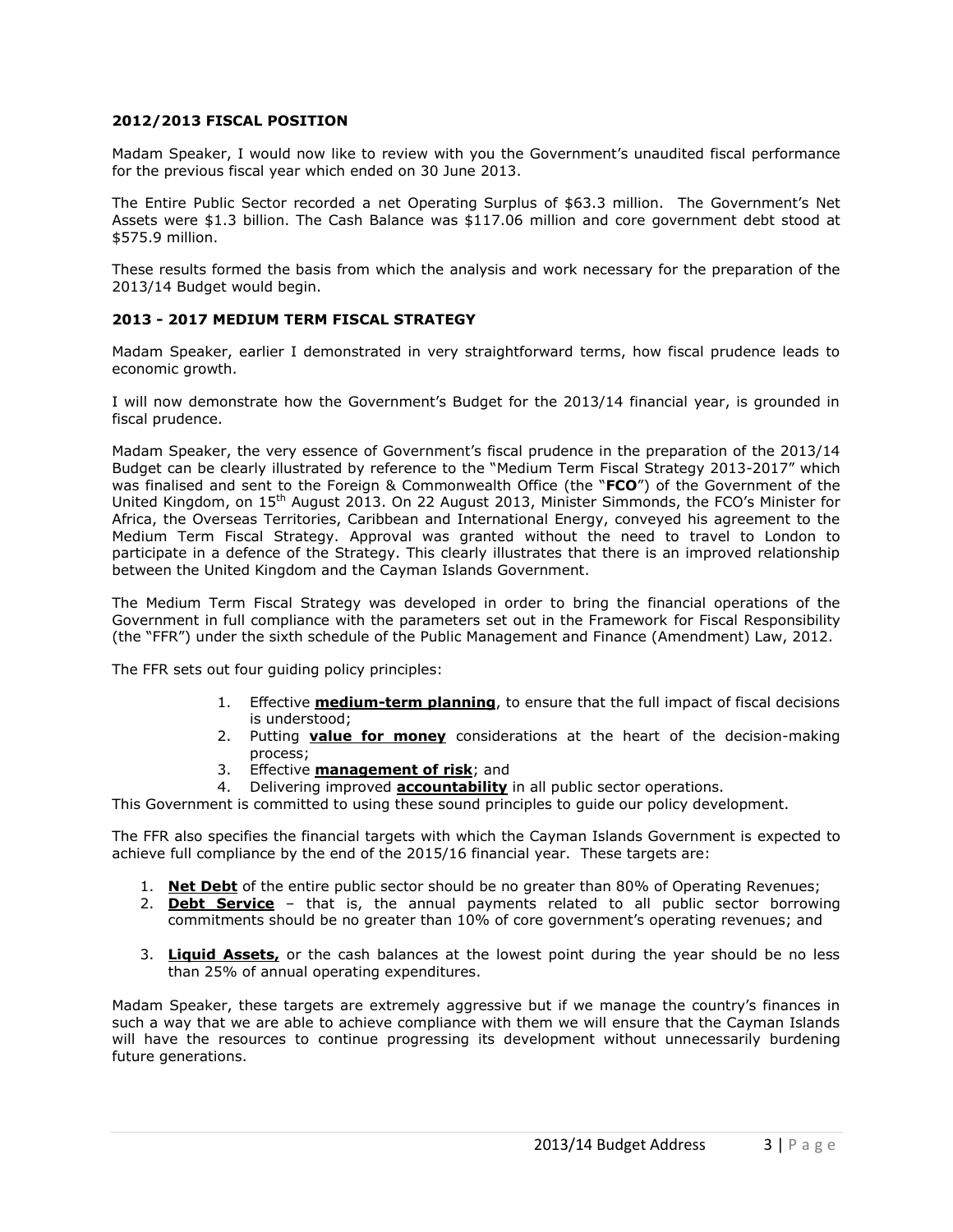The Medium Term Fiscal Plan gives us a path to FFR compliance and formed the frame within which the 2013/14 Budget would be prepared. I am happy to report that we have met these targets and have a budget which puts us firmly on the path towards FFR compliance and fiscal sustainability.

Under the agreed Medium Term Fiscal Strategy, Operating Expenses are forecast to decline by 2% annually from now until 2014/15, and then ease to a 1% increase through 2016/17.

Operating revenue is forecast to increase moderately at an annual growth rate of 2% between 2013/14 to 2015/16, and then 4% growth in 2016/17. This rate of growth is in line with the GDP forecasts which show a 2.3% growth in 2013/14; 2.5% growth in 2014/15 and 2.3% in 2015/16.

Madam Speaker, a country's revenue burden is said to be declining if the growth of revenue collection is slower than economic growth, such that the ratio of revenue to GDP falls over time. This ratio for the Cayman Islands will be declining from 23.9 % in Fiscal Year 2012/13 to 22.4 % in Fiscal Year 2016/17. This clearly demonstrates our commitment to reducing the tax burden which is expected to positively impact the economy by making more resources available for private sector investment and employment opportunities.

Revenue generation in Cayman is directly linked to our general economic performance and our fiscal strategy does not seek to make any structural changes to this model by introducing any new or increased tax burden on the society.

Instead, we are focusing our efforts on revenue management by:

- 1. encouraging economic growth through private sector investment as the economy grows so does Government revenue; and
- 2. improving the collection of revenues from existing measures by identifying and closing loopholes; and implementing clear policies limiting the grant of waivers and concessions from various Government fees such as import duty and stamp duties. These policies are currently being finalised and will be published before the end of October.

Over the medium term, Cayman's economy will benefit from large scale projects from both the public and private sector, such as: the redevelopment of the Owen Roberts International Airport Terminal; the construction of a modern cruise ship berthing facility; the development of the new Kimpton Hotel on Seven Mile Beach; redevelopment of the former Hyatt Beach Suites Hotel; the development of a new hotel near the Cayman Health City Hospital; and the development of a new hotel in Beach Bay, Bodden Town.

These capital projects when combined with the expected strong growth in the financial services sector and strong tourism arrivals point to a very robust economic outlook.

Consequently, the Medium Term Fiscal Plan calls for no new borrowings by the Government over the forecast period, instead the Government will be focused on paying down its debt and where possible restructuring its debt portfolio to cut interest costs and remove potential uncertainties around the repayment of bullet bonds.

Madam Speaker, I will now turn to some of the economic forecasts underpinning the Medium Term Fiscal Plan. In Fiscal Year 2013/14, barring any major spikes in international oil prices, inflation is estimated at 1.6 %. Inflation is expected to increase marginally to 2.3% in Fiscal Year 2014/15 and to 2.5% in Fiscal Year 2015/16 as gradual economic recovery in the rest of the world exerts upward pressure on food and fuel prices.

Madam Speaker, economic growth in the past fiscal year also had a positive impact on labour supply and employment. The total labour force expanded, with employment growing by 2.5%. The improvement was particularly strong in 2012, in a number of sectors such as: hotels and restaurants; construction; manufacturing; mining and quarrying; and administrative and support services. However, the unemployment rate remained at 6.1 % in the 2012/13 Fiscal Year as not all new entrants to the labour force found employment.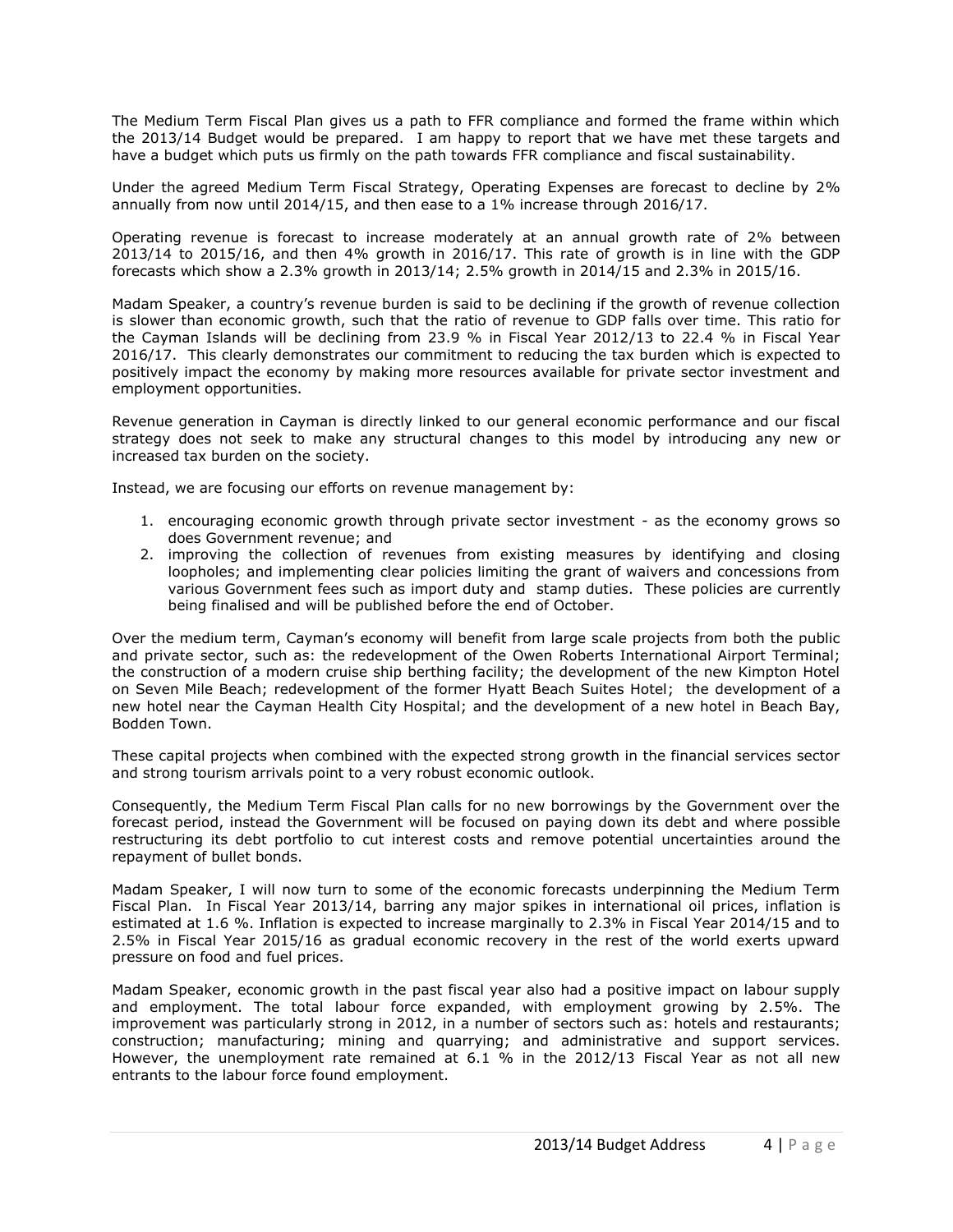In the 2013/14 Fiscal Year, the unemployment rate is projected to decline to 5.9 %. In the succeeding years, the unemployment rate is expected to be lower than 5.9 % as the envisioned projects and other local services with strong linkages to these projects generate greater employment opportunities. Sustained improvement of the tourism and financial services sectors is also expected to absorb new entrants to the labour force.

#### **2013/2014 FISCAL OUTLOOK**

Turning now to the details of the 2013/2014 Budget. Operating Revenues are forecast to be \$644.6 million; Operating Expenditures are forecast to be \$517.9 million; and Financing Expenses are forecast at \$31.4 million. This results in a core government net operating surplus of \$95.3 million. After factoring in the forecast net operating surplus of the Statutory Authorities and Government Owned Companies of \$5.0 million the Entire Public Sector is forecast to record a net surplus of \$100.3 million. Capital Investments are forecast to be \$51.9 million.

Core Government debt is forecast to be \$548.8 million at 30 June 2014 based on no new long term borrowings and principal debt repayments of \$26.3 million during 2013/14.

Cash Balances are forecast to increase during the year by \$44.9 million growing to \$161.9 million at 30 June 2014. Of this amount \$59.9 million will be in the operating bank account and \$102 million in the various reserve funds such as the General Reserve Fund, the Environmental Protection Fund, the Infrastructure Development Fund, etc.

However, even though we find ourselves in a surplus position, with today's fiscal challenges comes the opportunity for Government to demonstrate greater wisdom in spending the people's money. This Government is committed to doing just that and together with the civil service we will strive to deliver solid financial performance during our tenure.

The Government's revenue outlook is stable, and is not dependent on any unproven measures. This year will see the implementation of only one new tax measure, 'Licensing and Registration of Hedge Funds Directors.' This measure was originally announced last year by the previous administration but was delayed in order to allow for proper consultation with the financial industry.

When examining and agreeing the operating expenditure limits set out in this budget the government was challenged to balance the needs and demands of the society with resource limitations. As you are aware Madam Speaker, the demands on Government's expenditures are driven by a number of factors, this year, the primary drivers of expenditure are:

- 1. Necessary education and training initiatives;
- 2. Unemployment related issues;
- 3. Rising Health Care costs;
- 4. Rising Crime rates;
- 5. continued reliance on Government's social assistance programs; and
- 6. New constitutional requirements.

With every household and business in Cayman being forced to scrutinise their expenditures, as a responsible government, we too, have looked at our operating expenditures, to ensure that our citizens are getting the best value for their tax dollars.

The operating expenditures of the Government are impacted not only by the operations of the core government (Ministries and Portfolios) but also by the operations of the various Statutory Authorities and Government Owned Companies (the "SAGCs").

These SAGCs are an integral part of the Cayman Islands Government because they exist through delegated authority to carry out certain functions and to minimize liability risks. But as a result of their existence they are in a position to have first call on the revenue they collect. Therefore any effort to improve the financial performance of the Cayman Islands Government must include the SAGCs.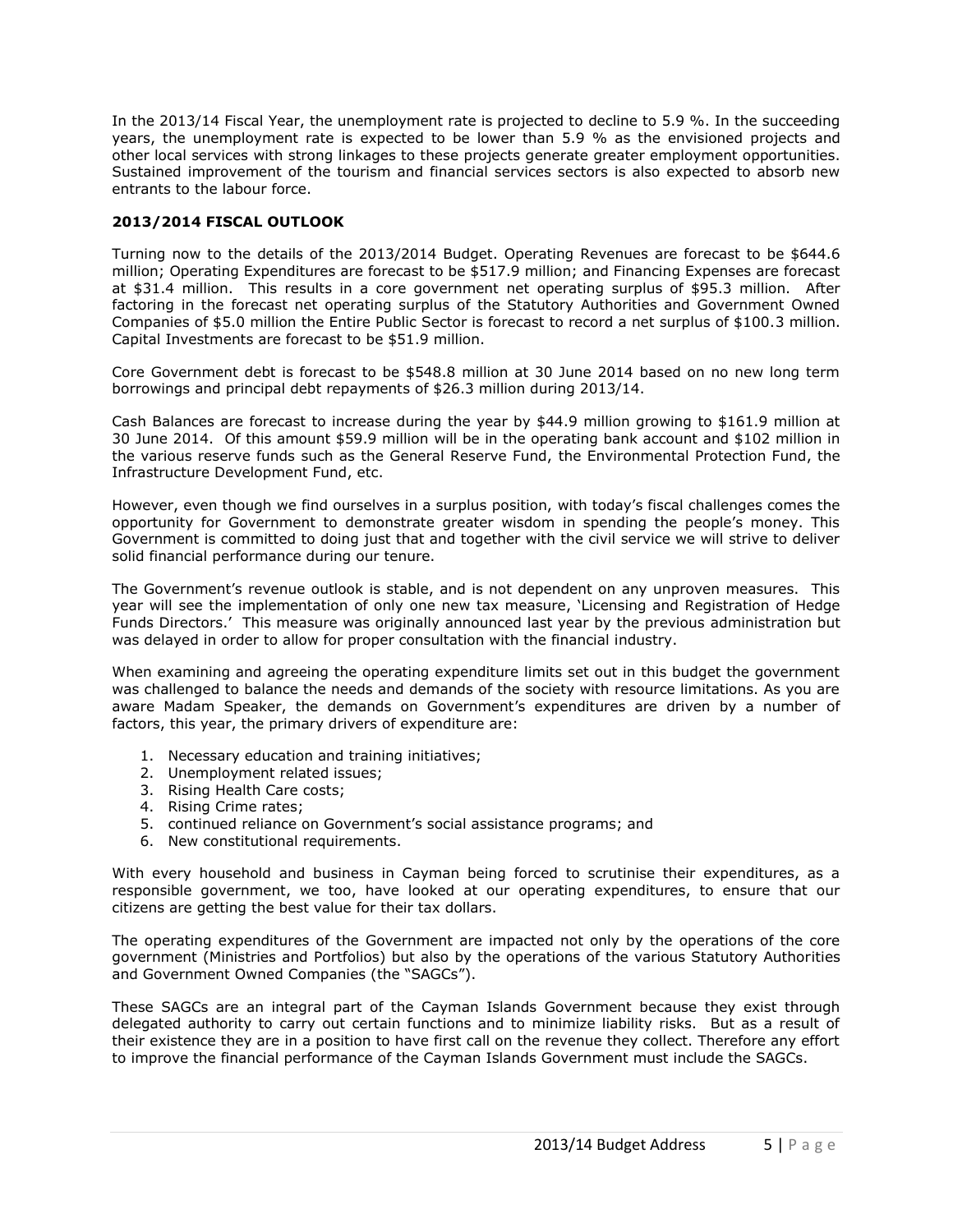Last financial year the Government spent approximately \$110.8 million on outputs from the SAGCs. For 2013/14 this has been reduced to \$100.7 million by implementing a number of innovative measures.

On 14th August the Ministry of Finance held a meeting with the larger SAGCs to discuss matters related to annual budgets, how to achieve greater collaboration between SAGCs and improving financial performance. During that meeting it was discovered that while some SAGCs collect most of their revenue in US\$ but expenditure is in CI\$ there were others that collected the bulk of their revenue in CI\$ but purchased large quantities of US\$ from the local banks for their overseas expenditure. Consequently, it was agreed that they would collaborate whereby those with excess US\$ cash would sell to those in need at a fair exchange rate.

Madam Speaker, I am pleased to say that thus far this arrangement could potentially save one entity US\$350k in foreign exchange costs and enable another to receive an additional US\$100k in foreign exchange revenue; a combined benefit of US\$450k during this fiscal year. Madam Speaker, today I am speaking of hundreds of thousands of dollars between two entities during this 2013/14 Fiscal Year, but, across all SAGCs, this will amount to millions of dollars within a few years. As is often the case a dollar saved is a dollar earned.

Madam Speaker, coming out of that August 14th meeting, it was also agreed that the Cayman Islands Airports Authority (CIAA)would no longer charge rent to the Customs Department and the Immigration Department. Instead the CIAA would receive revenue directly from other coercive fees diverted from core government.

The net effect of this decision is zero but the overall benefit is that it allows core government to reduce its operational expenditure and avoid the need for increased tax revenue, thus reducing the pressure to add to the cost of living and doing business.

Along the same lines the, Government will take a policy decision to exempt core government agencies and SAGCs from paying import duty. While this measure means that the Government will appear to earn less revenue it also means lower operating expenditures for both the SAGCs and core government.

Another area of partnership between the SAGCs and the core government is in the area of cash management. Based on their business cycles and the underlying cash flows there are times when SAGCs have surplus cash on hand lying idle while the core government is running an overdraft. By partnering with the SAGCs to have them place their surplus cash on deposit with the Treasury Department, the Government is forecast to save approximately \$89,000 in interest expense by 31 January 2014.

Madam Speaker, the four initiatives launched with our SAGCs that I just spoke of: collaboration on foreign exchange transactions; the removal of rental charges on core government departments by SAGCs; the removal of customs import duty; and improved cash management - all lead to a reduction of operating cost for the Cayman Islands Government. And by reducing operating cost, we will in effect reduce the need for new and inflationary revenue measures over time.

A number of other measures have been initiated within the public sector to determine where expenditure can be further reduced, these initiatives include:

- The continuation of the Budget Delivery Committee;
- Rent savings: where possible various agencies are moving into vacant spaces in the new Government Administration Building in lieu of private rental accommodations;
- A voluntary separation programme which gives certain employees the opportunity to voluntarily leave the civil service; thereby driving down personnel costs over the medium to long term;
- Providing more efficient social programmes; and
- Limiting outputs purchased from SAGCs while driving improved financial operating results in these entities.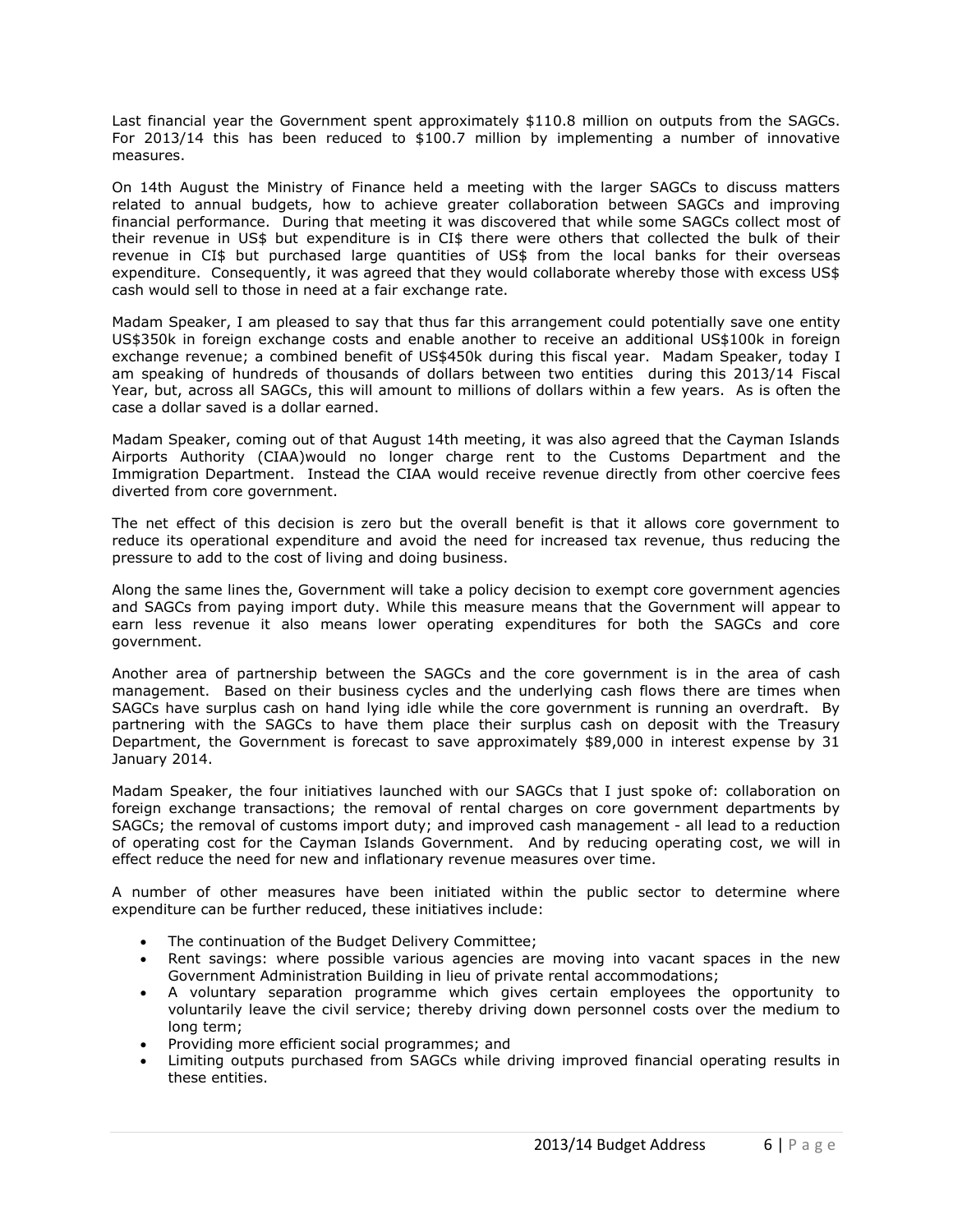I would like to re-emphasize that major cuts to essential programs and services were not considered. Depriving our society of fundamental support will likely cost these Islands much more in the future in terms of economic development and social issues. Nonetheless the 2013/14 Budget incorporates necessary, targeted and sensible reductions to Government expenditure.

Madam Speaker, the 2013/14 forecast for core government Operating Expenses of \$517.9 million represents a \$6.8 million reduction from the 2012/13 levels. The major components of the operating expenses reflected in the Appropriation Bill now before this Honourable House are:

- **Personnel Costs** forecast to be \$237.6 million, this includes a provision of \$11.4 million to be paid into the Public Service Pensions Fund towards the Government's past service liability for civil service pensions benefits;
- **Supplies and Consumables** are forecast to be \$90.9 million. This represents an increase of \$3.4 million over 2012/13 but is driven primarily by having to account for a full year of operating costs of the new Clifton Hunter High School and additional classrooms at primary schools as well as costs associated with the upgrade to the Government's financial management information system (IRIS);
- **Outputs from Statutory Authorities and Government Companies** are forecast to be \$100.7 million this is a reduction of \$10.1 million from 2012/13 and is primarily the result of the initiatives I spoke of earlier along with the reassignment of \$5.5 million in coercive revenues to the Cayman Islands Monetary Authority and \$4.5 million to the Health Services Authority which has allowed the Government to reduce its output funding to these Authorities by the same amount;
- **Outputs from Non-Governmental Output Suppliers** are forecast to be \$25.2 million. The appropriations within this category of expense fund a wide variety of programmes provided by agencies external to the Government. The major items in this category are: \$14 million to fund overseas medical care for indigents and uninsured persons; \$2.5 million to provide Legal Aid services to qualified persons; \$1.6 million to provide rental housing accommodations to persons in need; \$1.5 million in funding to the Cayman Islands Private Schools Association; and \$1.4 million to fund the NCVO Pines Retirement Home to provide residential care to indigent, elderly and disabled persons.
- **Transfer Payments** are forecast to be \$33.2 million. While this is a \$1.5 million increase over the 2012/13 Budget, the appropriations within this category provide funding for many important programmes including: \$13.6 million for local and overseas scholarships; \$7.8 million for poor relief payments to the most vulnerable persons in our community; and \$6.7 million in benefit payments to our most needy seamen and veterans.

The planned **capital investments** of \$51.9 million is intended to fund some \$27.3 million in core government assets such as roads, land, building improvements, vehicles and equipment. A sum of \$24.6 million will be invested in SAGCs primarily to fund the debt service obligations of these entities.

In terms of compliance with the Principles of Responsible Financial Management set out in the Public Management and Finance Law and the Framework For Fiscal Responsibility the 2013/14 Budget forecasts the following levels of compliance with the principles:

- **1. Net Operating Position: Should be Positive:** for 2013/14 this has been achieved with a \$100.3 million operating surplus forecast;
- **2. Net Worth: Should be positive:** for 2013/14 Net Worth is forecast at \$1.36 billion;
- **3. Debt Service: Should be no more than 10% of core Government Revenue:** For 2013/14 this is forecast to be 12.2%;